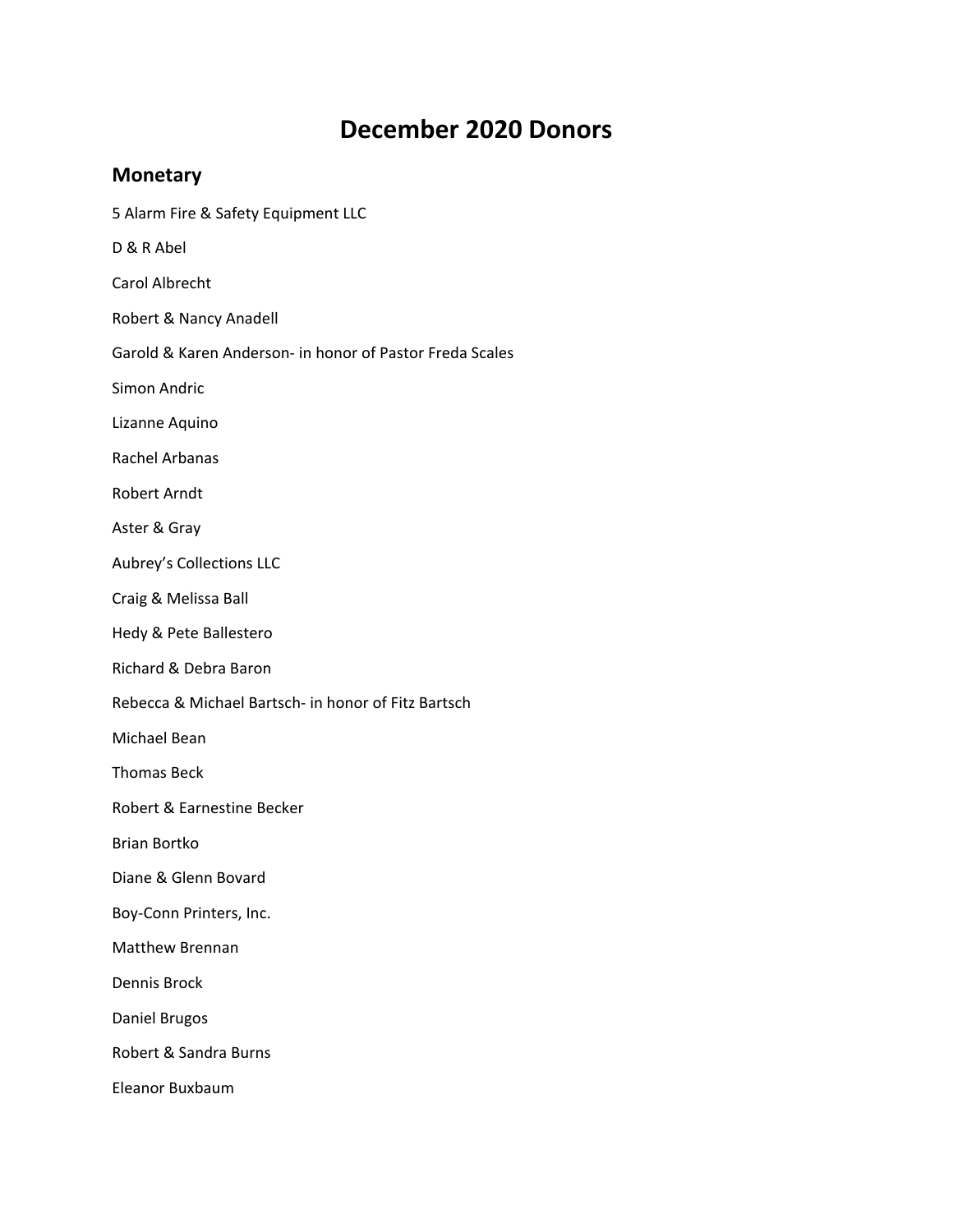Jo Ellen Carabin

Tina Carlson

Adriana Carravetta

Beth & Chad Casbon

Tracy Catori

Paul Chiki

Rebecca Cieply

Theresa Ciesiolka

Robert Clabaugh

Jason Coker

Bonnie Coleman

James & Victoria Combs

Codylo Cooper

Gary & Victoria Cooper

Michael & Shirley Corey

Jennifer Crider

Heidi & Theodore Dabrowski

Craig & Gina Darnell

Leane Darnell

John & Kathleen Deheer

Jeffrey & Martha Denny

S. Detraz

Diane Dishman

Julie Dolci‐ in honor of the Grynovich family

Taylor Donald

Audrey Drake

Doris Drzewiecki

John & Darlene Dujmovich

Kristi Dunlap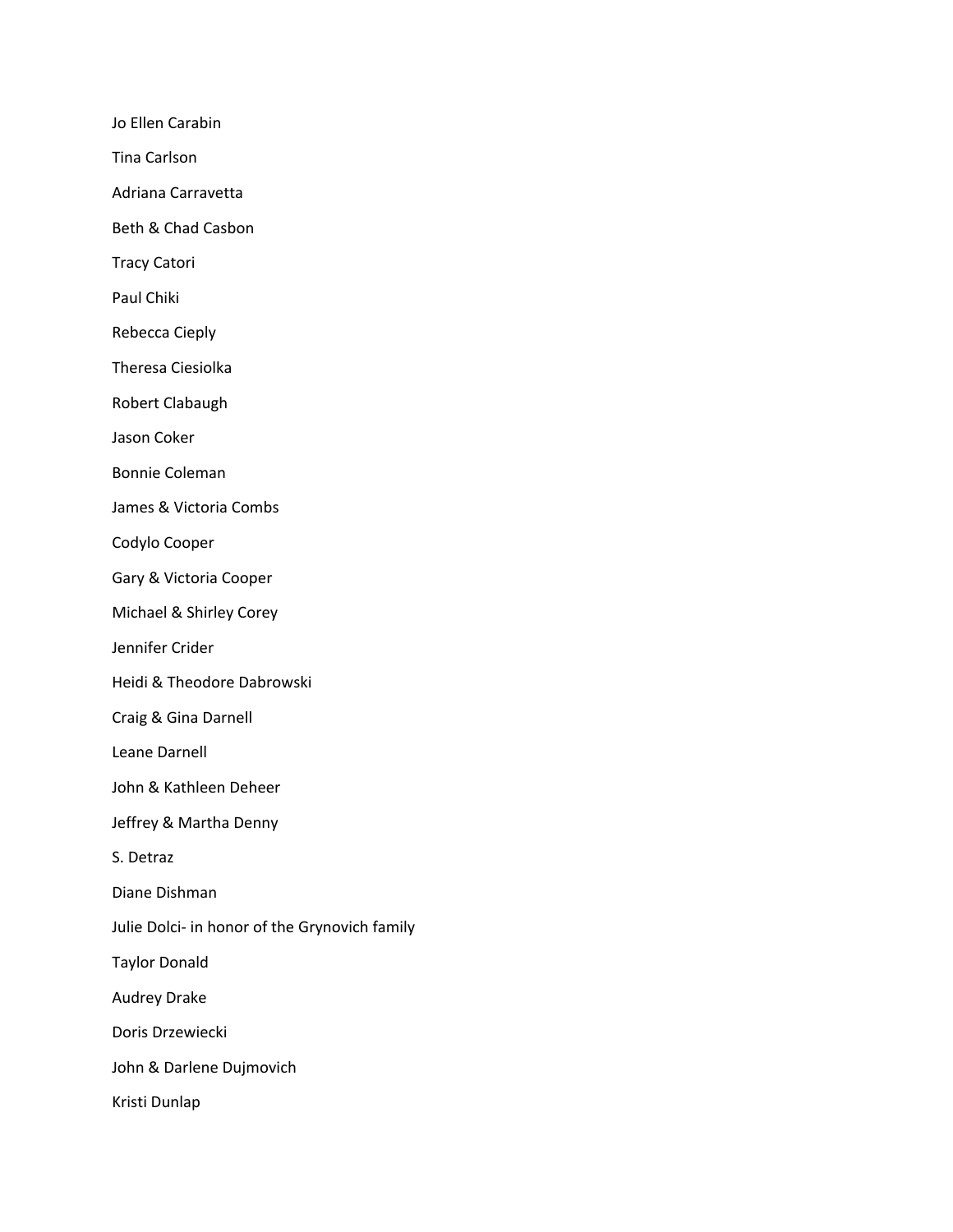Florian Dziadowicz Jennifer Easthope‐ in memory of Ella Ryan Egan Ella Jayms Boutique Eric & Donna Ellis John & Susan Essany Kimberly Fentress Agnieszka & David Fezatt Linda Fillippo Sarah Finger Tiffany Flick David & Katherine Forbes H. Frederick & Julia Hess Mary Frese Karen Gacsala Linda Garver James Giannini & Associates, LLC‐ in memory of Zach Hamilton Eric Guess Suzanne Ginter Girl Scouts Troop 30130 Demetra Goldstone Linda Gora Rose Gordon Ronald & Bonnita Gruchalski Kevin Hall & Valerie Dussich Jennifer Hanicq Melanie & Glenn Hartman Deanna Hauk Floyd & Linda Hayhurst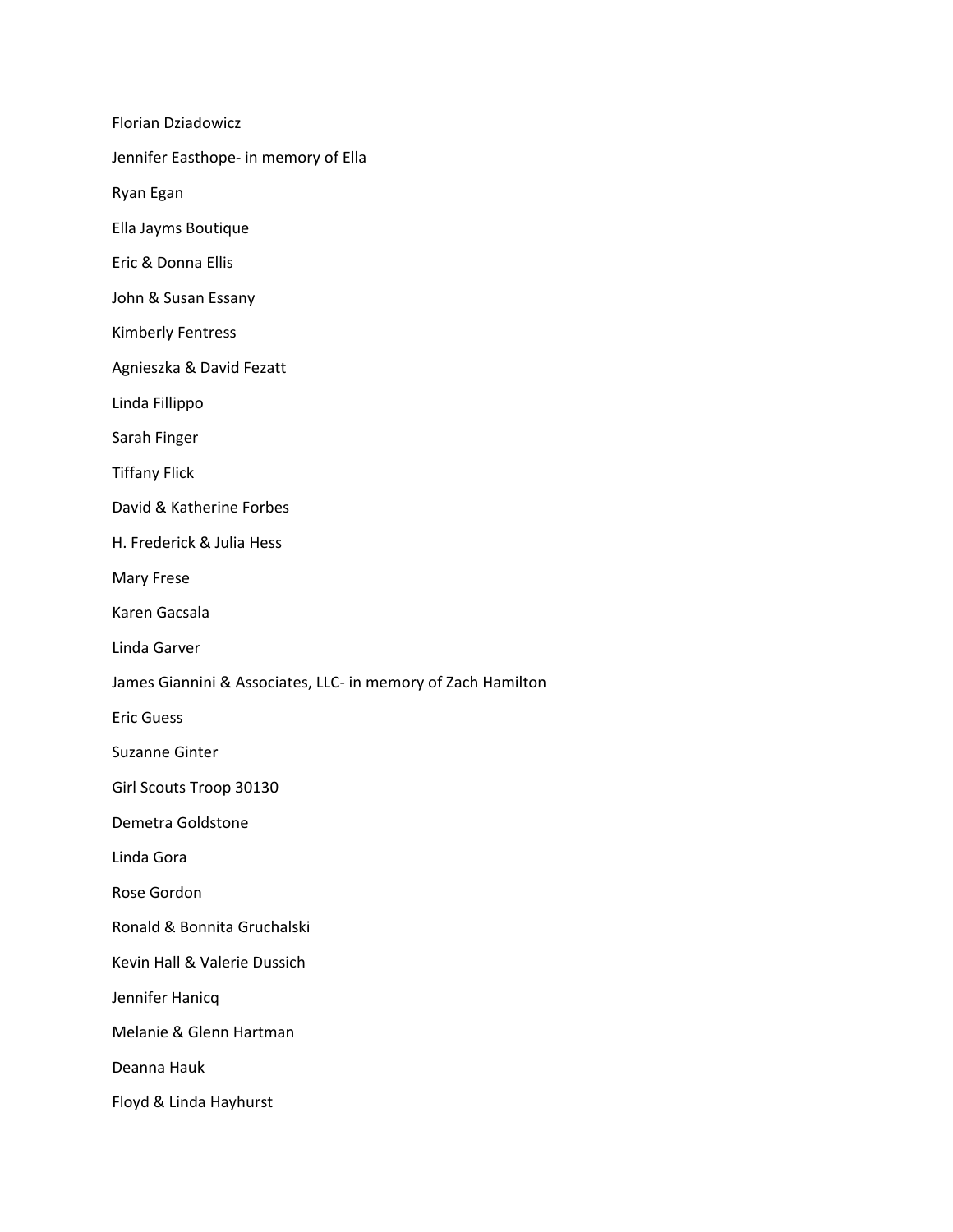Dave Hein

Jen Heminget

Randy Herbrand

Donald Herz

Willis & Suzanne Higgins

Renee Highsmith

Karen Himmel

Andrea Hollett

Brian & Kim Hommes

Andrea Hovanec

Bryan Hunt

Abby Huseman

Jac & Mary Iffrig‐Cooper

Kathy Ireland

Peter Iussig

J.J. Fuds, Inc./Karl Gottschlich

Monica James

Kenneth Jenke

Tim Jenkins

Ruth & Randall Jesch‐ in honor of Jake

Melissa Johannsen

Emily Johnson

Ronald & Tina Johnson

Cheri & Richard Jolliff

Annette & William Kalberer

Kali Apparel, LLC

Lawrence & Pamela Kandalec

Kyle & Brittany Kapitan

Laura Ke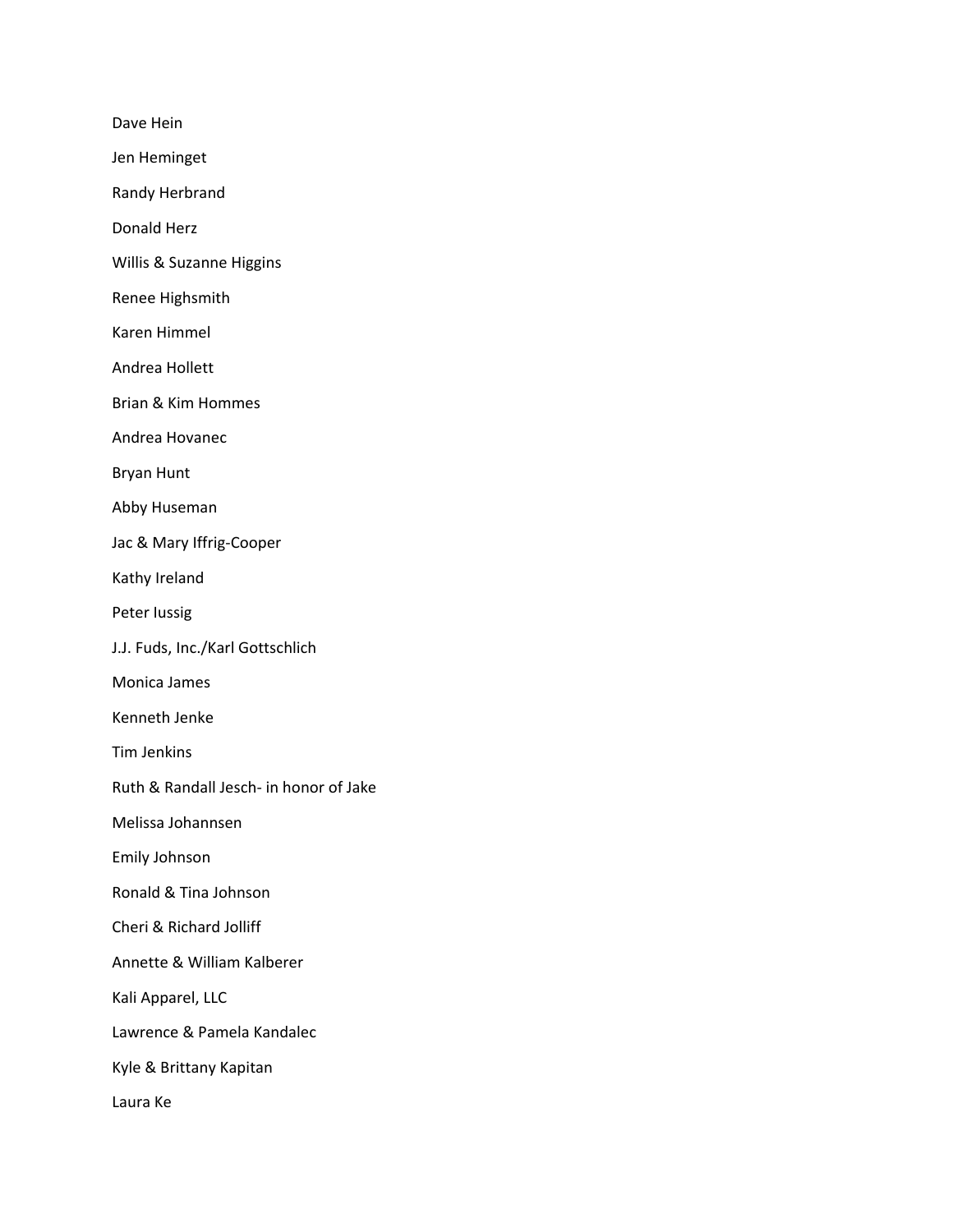Karen Kelly‐ in memory of Patti Parker Judith & Richard Kepshire‐ in memory of Patti Parker Roberta Kicinski Albert & Laura Kick Gina Kleckner Susan Kloss Paul Kohlhoff Susan & Thomas Kontol James Koselke David Kotzer & Janette Koon Peter & Cheryl Laabs Jerry & Diane Land Michael & Kim Langer Warren Larson Mike & Roberta Laughner Cindy & Michael Leland Mark & Marianne Levy Linda Liming Denise & Gregory Lindy Judy & Robert Littlefield Cristie Madonia Frank Mahnic Charles Maier‐ in honor of Fritz Maier Betty Mantel‐ in memory of Patti Parker Miriam Marcus Linda Marler Aleasha Martinez Edna Maturkanich Barbara Maves‐ in honor of Don Markovich & Monica Nagy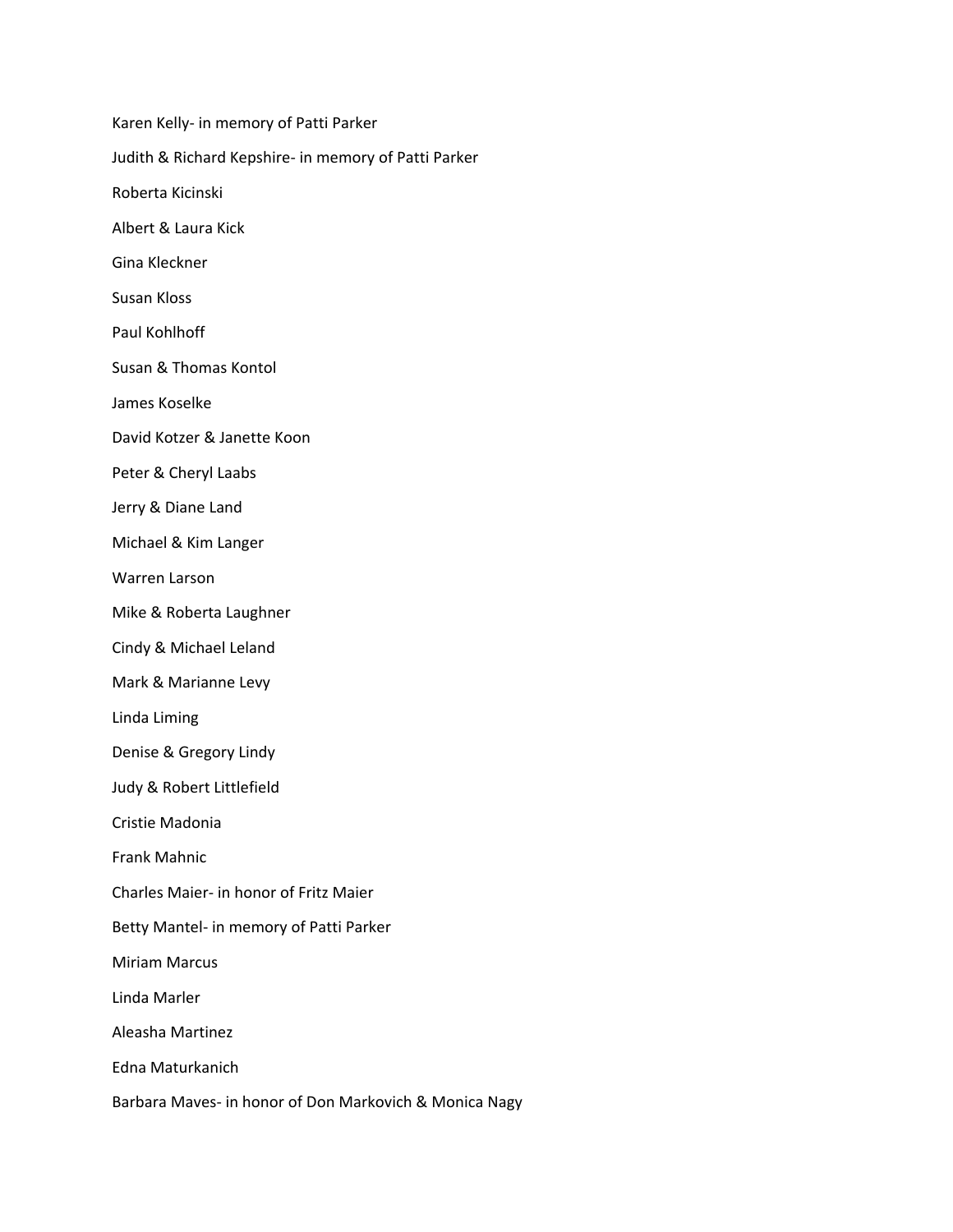Richard & Christine McCord Edward & Melody McCormick‐ in honor of Beth Visak Martha McGuckin Teresa McKiddy & Terri Collins‐ in memory of Patricia Parker James Mcquillan Joel & Beth Mehling Ruth Merkner Katherine Miles Stefanie Mockler Cory Monnier Aliya Murray Ralph Natale Lisa & Kevin Neese Michael & Jessica Nicoletti Leola Niksch Christina & David Niloff John & Carolyn Nordyke Stephanie & Todd Nordyke Mark & Karen O'Brien Nathan & Amy Obrien Ogden Dunes Women's Club Otis Ogg Kimberly Oleary Michele & Warren Olson Frances Omeara Tracey Onohan Luke Overbeck Kathleen Palla AJ Pampalone & Erika Young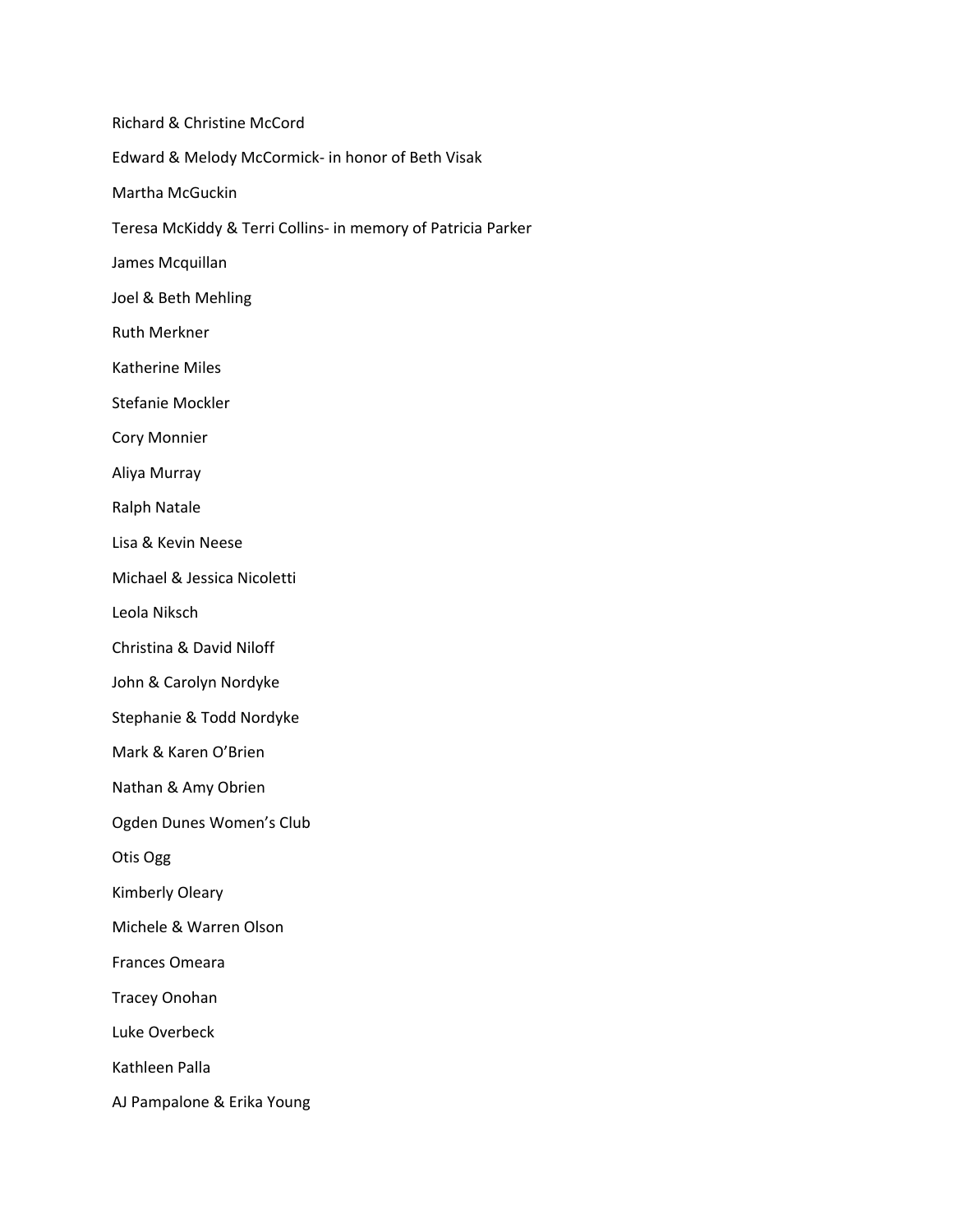Parkview Apartments LLC Thomas & Julie Peller Christine Perusich Diana & James Pickett Cynthia Pierce Donna Pitts Porter County Nurses Association‐ in memory of patti Parker Powersource Transportation, Inc. Charles Price & Christine Muniz Paula & David Prickett Robert Prock Thomas Provenzano Margaret Jean Racine‐ in memory of Patti Parker Lisa Reick Janet Reinhardt‐ in memory of Patti Parker Shelly Reppa Caressa & Nicholas Retherford Melissa Rhodes‐ in honor of John & Lynette Fluck Mark & Annette Ritzi Judy Robinson Adam & Yvonne Roth Antonia Rutkowski Jackie Sabol Freda Scales David & Ronda Schelling Amy Schifrin Erin & Christopher Schmidgall Karan & John Schnadenberg Paul & Nancy Schreiner‐ in honor of Max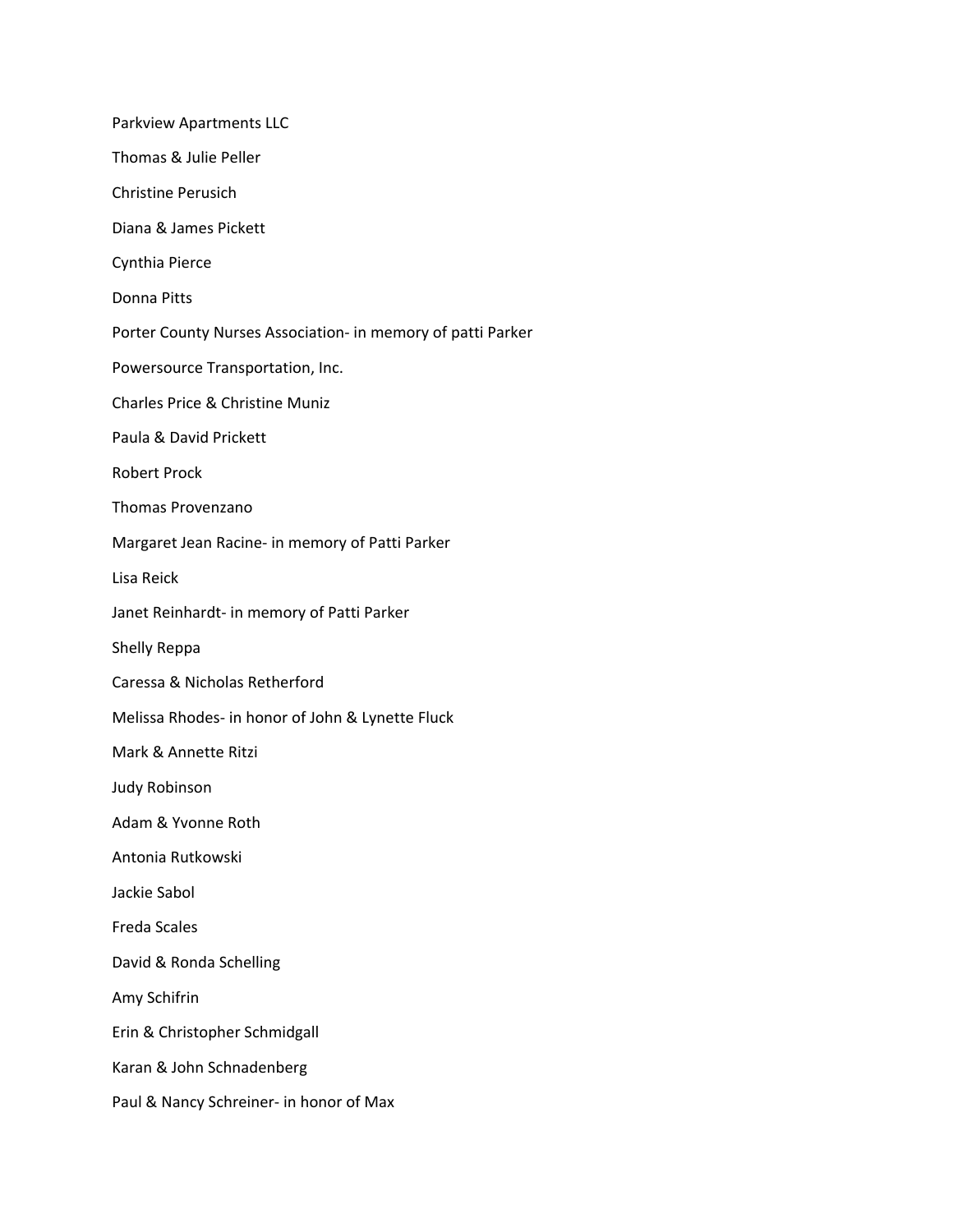Miranda & Richard Serletic Timothy Sheeran Cheryl Short Margaret & Raymond Sierra Amy & Benjamin Sietsma Pedro Silva Lynn Slate & Matthew Caplis Dennis Slivka Teresa Smith Arthur & Susan Snow Ken & Pam Snow Camille Sobun Sherry Sosinski Roberta & Thomas Spencer‐ in honor of Ashleigh Allen Grant Spiritoso Matthew & Barbara Splitt Sprout Salon Jim & Adrienne Stack‐ in the name of Patti Parker Allison Stanek Rita Stanfield Jason & Laura Steele Amy Stevens Sherri & Jeffrey Stewart Karyn Stockwell‐in memory of Patti Parker Steven Such Takacs Dog Training LLC Shari Tavaras Derek & Megan Taylor Jo Anne & Gregory Taylor‐ in memory of Cooper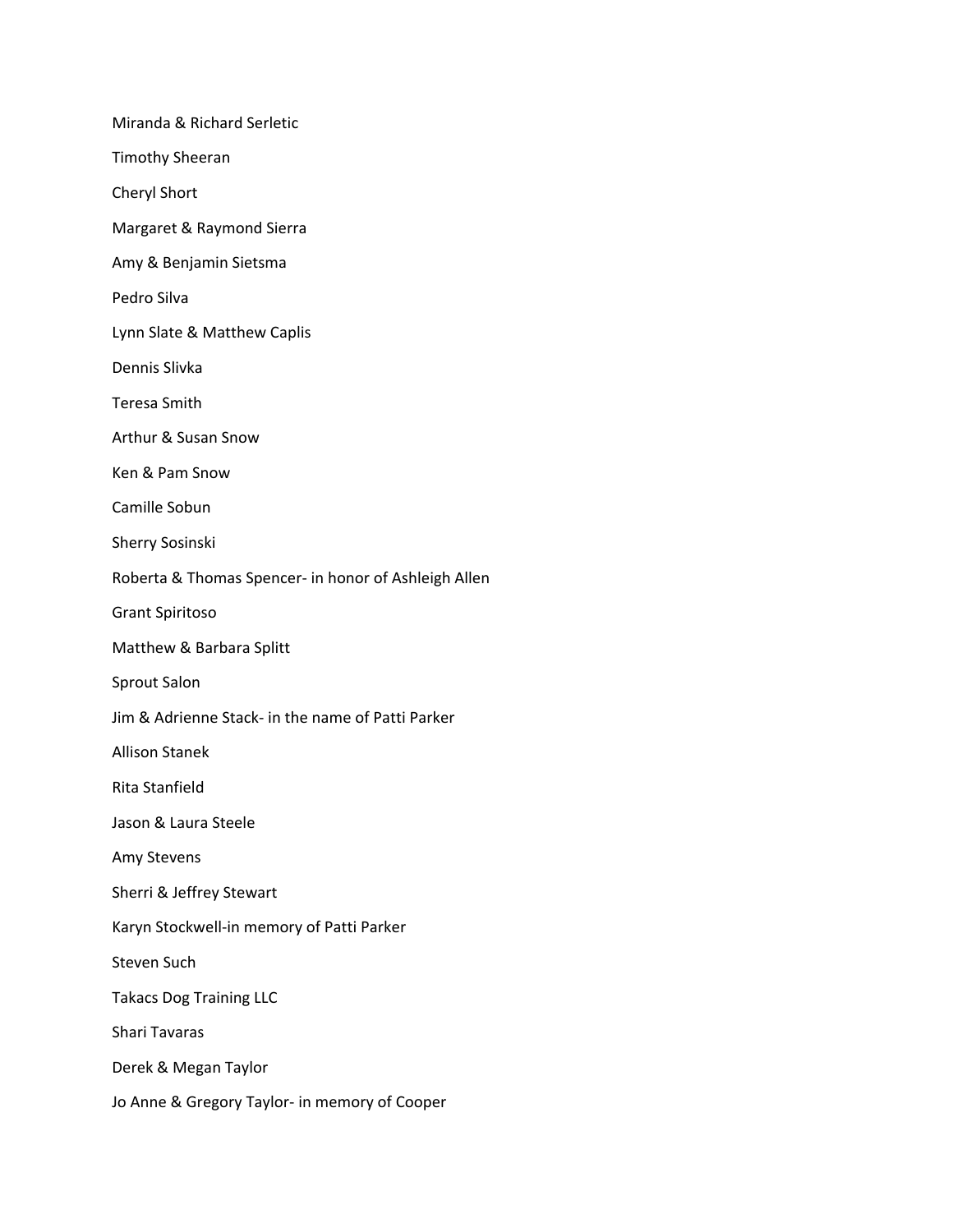Kenard & Sharon Taylor‐ in honor of Ken & Michelle Taylor

Kim Thomas

Laurel Tietze

Char Torres

Kimberly Torres

Alexia Trzyna

Laura Unger

Alex Vargas

Jessica Vargas

Vasana Health

Erin Walker

Cindy Weiss

Matthew & Heidi West Thibideau

Jacquelyn Westerfield

Kenneth & Bonnie White

William White

Jennifer Willford‐ in memory of Sandie Melton Jewett

Trenton Williams

Timothy & Lisa Witkowski

David & Susan Woodward

Samantha Wuletich‐ in honor of Dave Sitzenstock

Steven Wuletich

Rachel Young

## **In Kind**

Ann Barber

Bossy Babe Boutique